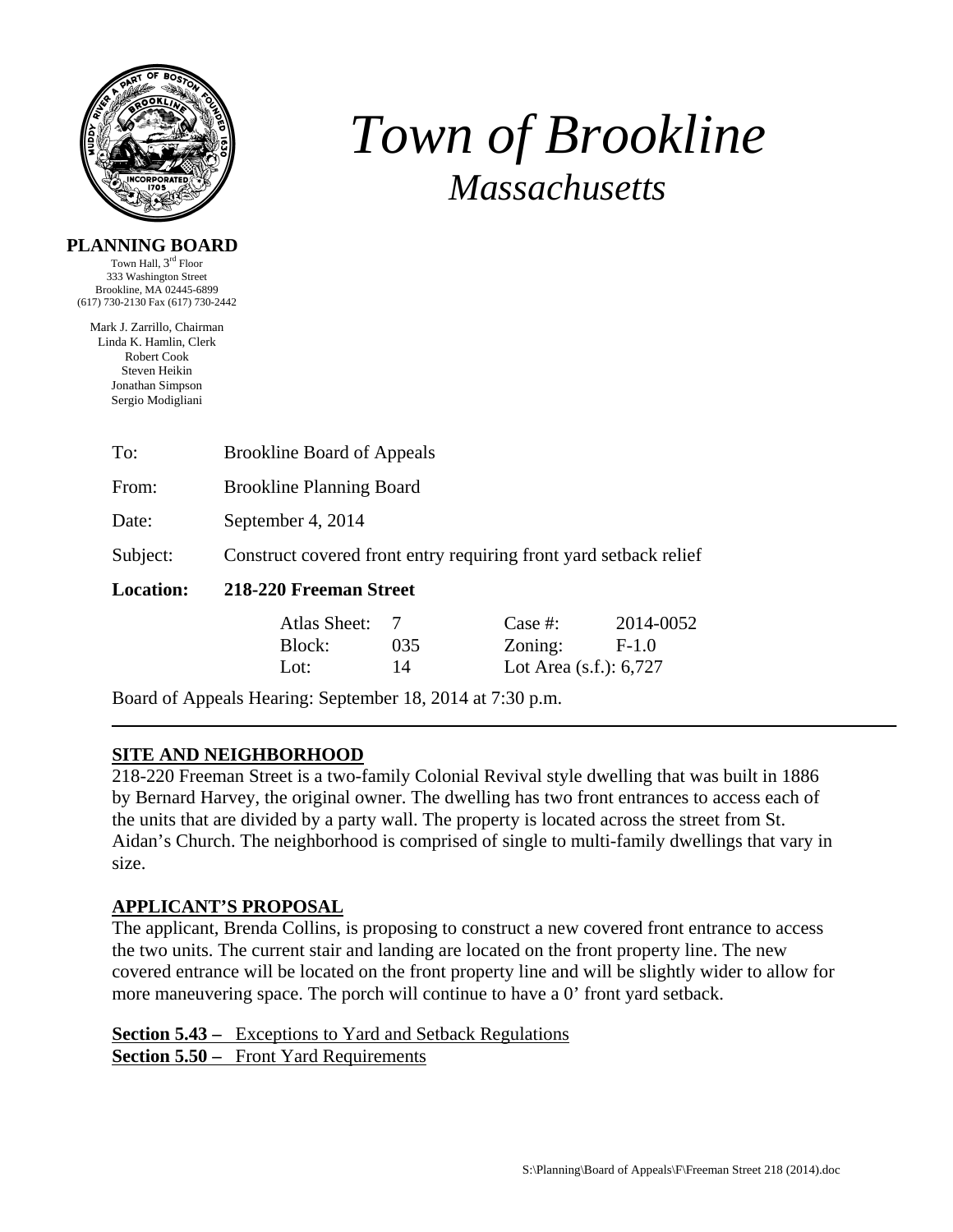| <b>Dimensional Requirements</b> | <b>Allowed</b> | <b>Existing Proposed</b> | <b>Relief</b>   |
|---------------------------------|----------------|--------------------------|-----------------|
| <b>Front Yard Setback</b>       |                |                          | Special Permit* |

\* Under Section 5.43, the Board of Appeals may waive by special permit yard and setback requirements if a counterbalancing amenity is provided.

#### **Section 8.02.2** – Extension or Alteration

A special permit is required to alter this non-conforming use and structure.

## **PLANNING BOARD COMMENTS**

The Planning Board is supportive of the plans to replace the existing front landing and create an attractive covered entrance for the attached dwellings. The Board believes that this proposal will have a positive impact on the streetscape. The Board recommends that the applicant install landscaping as a counterbalancing amenity.

#### **Therefore the Planning Board recommends approval of the plans by Colin Smith Architecture, Inc., dated 7/3/14, and the site plan by D. O'Brien Land Surveying, dated 7/8/14, subject to the following conditions:**

- 1. Prior to the issuance of a building permit, final plans shall be submitted subject to the review and approval of the Assistant Director of Regulatory Planning.
- 2. Prior to the issuance of a building permit, a final site plan showing the footprint of the covered porch, and landscaping plan, indicating all counterbalancing amenities, shall be submitted subject to the review and approval of the Assistant Director of Regulatory Planning.
- 3. Prior to the issuance of a building permit, the applicant shall submit to the Building Commissioner for review and approval for conformance to the Board of Appeals decision: 1) a final site plan stamped and signed by a registered engineer or land surveyor; 2) final floor plans stamped and signed by a registered architect; and 3) evidence that the Board of Appeals decision has been recorded at the Registry of Deeds.